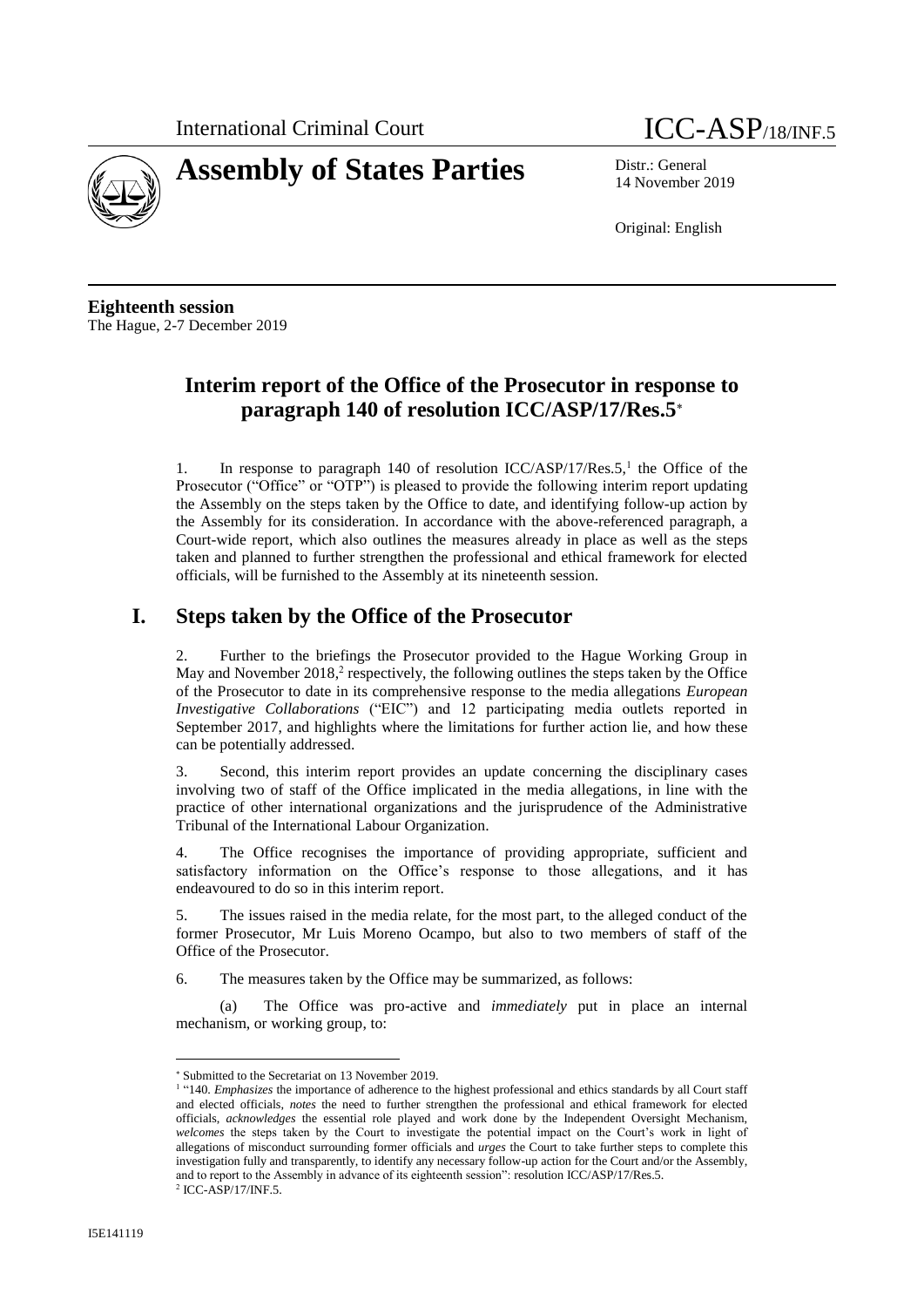(i) Process and promptly respond to and manage media queries arising from the EIC network of journalists and other media inquiring about the allegations; and

(ii) Map-out, process and address the different aspects of the allegations that required action by the Office, and on which the Office could act.

In these efforts, the Office was led by a firm conviction in the crucial importance of the Office's mandate and its reputation, as well as a firm commitment to professional and due diligence obligations.

(b) The Office took immediate steps internally to ensure the integrity of databases and provided the necessary public assurances through a press statement in October 2017, confirming that there is no indication that the systems of the International Criminal Court ("Court" or "ICC") have been compromised.

This step was crucial to ensure the Office continues to protect the confidentiality of the Court's operations and to meet duties towards victims and witnesses.

In parallel, out of due diligence and as per the Office's duty of care obligations, the Office also attempted to obtain from the media the documents on which they were relying, partly to assess any risk to victims and witnesses. The Office made repeated requests, including through formal letters, to achieve this aim.

(d) The EIC media reports also contained serious allegations affecting two of staff members of the Office. The allegations as reported in the media were news to and unknown by the Office.

(e) The proper process under the circumstances was carefully assessed by the Office and the allegations were referred to the *Independent Oversight Mechanism* ("IOM") to establish whether, following a preliminary review, the matter ought to be investigated by the IOM.

(f) As stated publicly in the Prosecutor's press statement of 5 October 2017, the IOM determined that the allegations of misconduct ought to undergo a full investigation, and proceeded accordingly. In the Office's assessment, this was the most efficient and fair manner to deal with the matter.

(g) When the results of the IOM investigation were received, the Office then vigilantly followed the Court's internal processes governing staff conduct.

As the relevant proceedings are ongoing, confidentiality of the process must be respected and the Prosecutor is duty bound to do so as per the applicable legal regime governing such matters at the Court. Throughout, the Office has done its utmost to protect the integrity of the proceedings, and the rights of the staff implicated to due process.

(i) The appropriate steps have been taken by the Office in an objective and fair manner in accordance with the Court's legal framework.

7. In line with the practice of other similar organisations, and in keeping with the Office's on-going confidentiality obligations, the OTP is now in a position to provide the following information:

(a) Following the IOM investigation and findings, the Prosecutor referred both cases to the Court's Disciplinary Advisory Board.

Throughout all related proceedings, the Prosecutor ensured that the serious allegations implicating the two staff members are fully assessed, objectively and impartially, with full respect for due process rights.

Following a lengthy disciplinary process and on the basis of a thorough and careful consideration of the recommendations of the Disciplinary Advisory Board, on 3 and 10 of August 2018, respectively, the Prosecutor decided to dismiss the two staff members implicated, with immediate effect, for serious misconduct on their part.

(d) The Office adheres, without exception, to the highest standards of integrity and professional conduct in the discharge of its important responsibilities, and reaffirms zero tolerance for conduct that deviates from these office norms.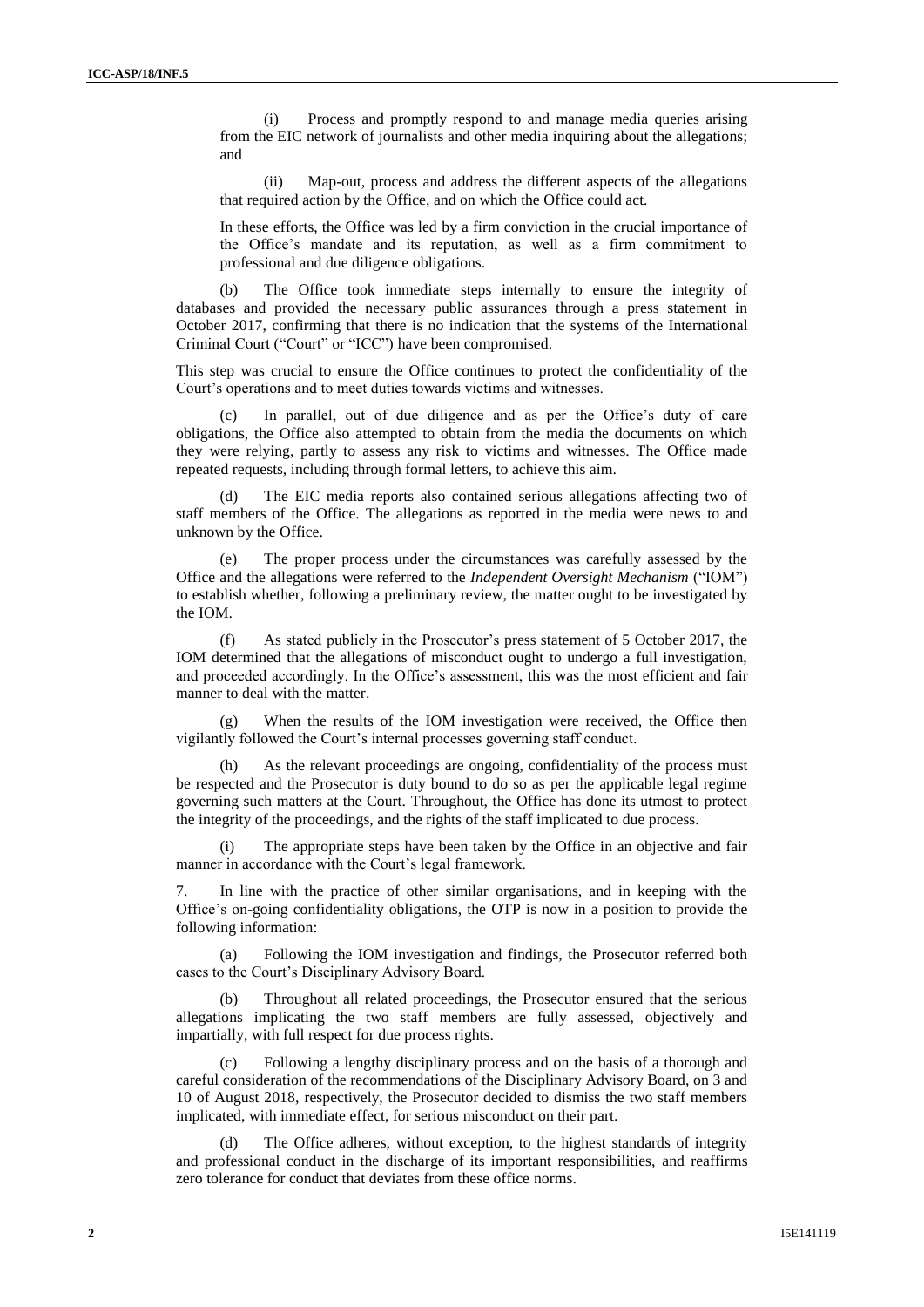(e) The two staff members have since been separated from service, but have exercised their right of appeal before the International Labour Organization Administrative Tribunal in Geneva. As this means that their cases are still *sub judice*, the Office cannot enter into further details of their cases in order to protect the integrity of those proceedings and in accordance with its ongoing confidentiality obligations.

8. The Office has further carried out a thorough mapping of the different media allegations, identifying where the OTP can and must act.

9. With respect to certain other allegations arising from the EIC media articles, the Office has initiated internal procedures to gather all the information it can; this matter is operational, and has to be dealt with in relation to a specific case that was before a Trial Chamber. In this regard, the Office requested the material in possession of the EIC network. It also undertook a comprehensive data recovery from archived systems, including internal email accounts. The reproduction of this data has been a time- and labour-intensive effort. The review of the material generated is presently ongoing. When this whole process has reached its conclusion, the Office will present a further report to the Assembly.

## **II. Follow-up action and recommendations for consideration by the Assembly**

10. As a general remark, where allegations of sufficient concern are made about the conduct of OTP staff members, at any level, there are mechanisms available to the Office that permit such allegations to be dealt with in a way that both protects the integrity of the OTP and is fair to the staff members concerned.

11. The Office's ability to refer such matters to the IOM is part of the process available. The IOM was established by the Assembly of States Parties for just such a purpose. The IOM is an important mechanism that assists us, in a fair and proper way, to investigate allegations of impropriety against current members of staff and elected officials, to protect the integrity of the OTP and the Court. This, the Office believes is crucial.

12. As it concerns the alleged conduct of the former Prosecutor, the IOM legal framework does not allow it to examine the alleged conduct of former staff or elected officials of the Court; in fact, the Court's legal framework as a whole – similar to organisations like the United Nations, as well as other international courts and tribunals - is constrained in this regard.

13. Neither provisions in the Statute, nor the Rules and Regulations of the Court which regulate the enforcement procedure in case of misconduct by elected officials, extend the Court's disciplinary authority to former elected officials, either in respect of alleged misconduct committed while they were still in office, which comes to light following separation from service, or with respect to misconduct allegedly committed after separation.

14. It may be added here that the relevant substantive provisions and the available types of sanctions - removal from office, reprimand, fine of maximum six month's salary - seem to indicate that such extension was not intended or envisaged. Finally, the absence of enforcement mechanisms for this situation would also correspond to the situation in other, comparable international organizations.

15. In other words, the recourse for meaningful action to take concerning the alleged conduct of former elected officials is simply not there due to the current status of the Court's legal framework. To fill this legal *lacuna*, 'legislative amendments' would be required.

16. In 2017, an initial inter-organ review of the Court's various ethical rules and regulations has been conducted, with a view to exploring possibilities to strengthen them, especially in relation to the conduct of former staff members and elected officials. This was at the urging of the Office.